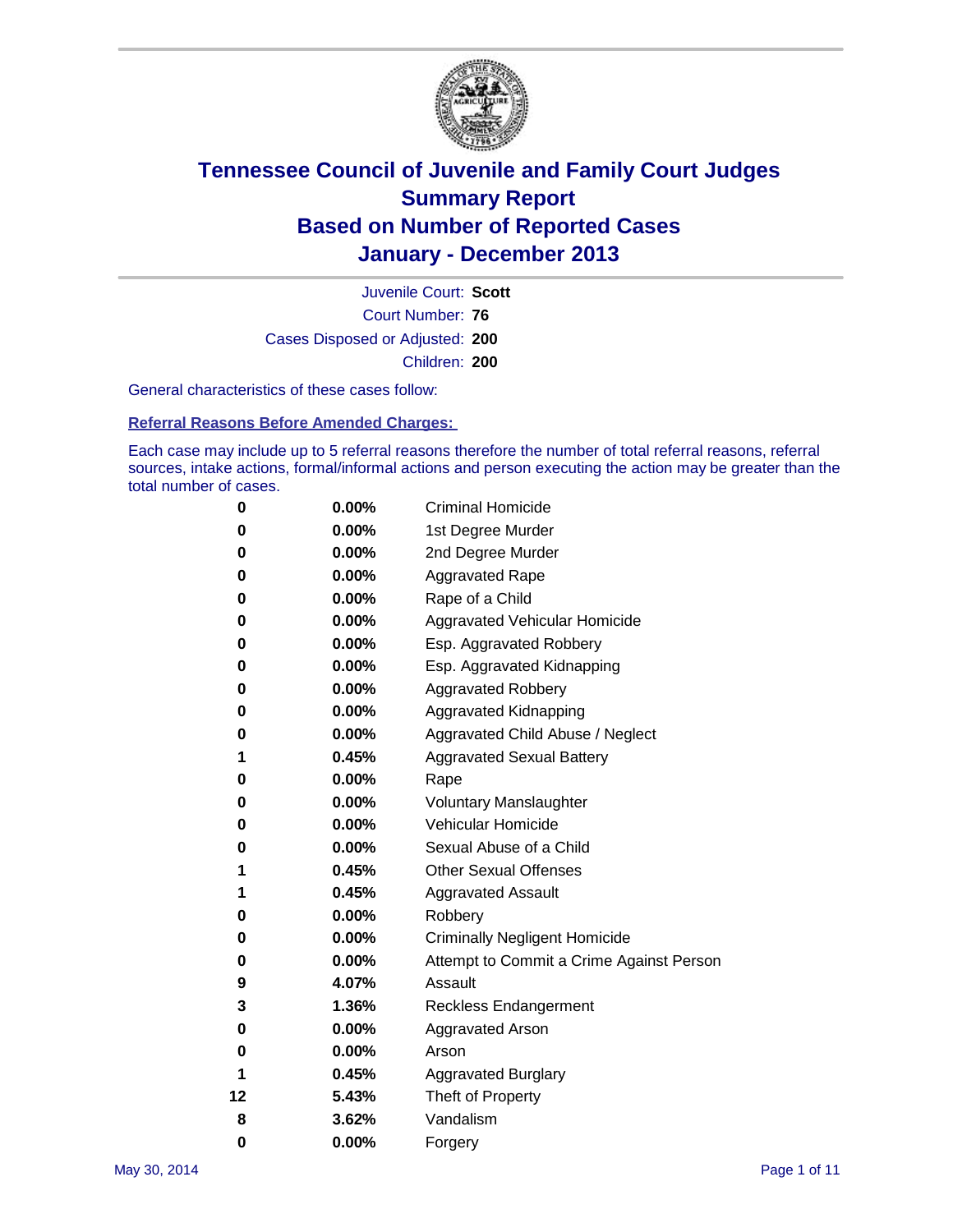

Court Number: **76** Juvenile Court: **Scott** Cases Disposed or Adjusted: **200** Children: **200**

#### **Referral Reasons Before Amended Charges:**

Each case may include up to 5 referral reasons therefore the number of total referral reasons, referral sources, intake actions, formal/informal actions and person executing the action may be greater than the total number of cases.

| 0            | 0.00%    | <b>Worthless Checks</b>                                     |
|--------------|----------|-------------------------------------------------------------|
| 0            | 0.00%    | Illegal Possession / Fraudulent Use of Credit / Debit Cards |
| 2            | 0.90%    | <b>Burglary</b>                                             |
| $\mathbf{2}$ | 0.90%    | Unauthorized Use of a Vehicle                               |
| 0            | 0.00%    | <b>Cruelty to Animals</b>                                   |
| 0            | 0.00%    | Sale of Controlled Substances                               |
| 0            | 0.00%    | <b>Other Drug Offenses</b>                                  |
| 3            | 1.36%    | Possession of Controlled Substances                         |
| 0            | 0.00%    | <b>Criminal Attempt</b>                                     |
| 0            | 0.00%    | Carrying Weapons on School Property                         |
| 0            | 0.00%    | Unlawful Carrying / Possession of a Weapon                  |
| 0            | 0.00%    | <b>Evading Arrest</b>                                       |
| 0            | 0.00%    | Escape                                                      |
| 1            | 0.45%    | Driving Under Influence (DUI)                               |
| 3            | 1.36%    | Possession / Consumption of Alcohol                         |
| 0            | 0.00%    | Resisting Stop, Frisk, Halt, Arrest or Search               |
| 0            | $0.00\%$ | <b>Aggravated Criminal Trespass</b>                         |
| 0            | 0.00%    | Harassment                                                  |
| 0            | $0.00\%$ | Failure to Appear                                           |
| 0            | 0.00%    | Filing a False Police Report                                |
| 0            | $0.00\%$ | Criminal Impersonation                                      |
| 0            | 0.00%    | <b>Disorderly Conduct</b>                                   |
| 0            | 0.00%    | <b>Criminal Trespass</b>                                    |
| 0            | 0.00%    | <b>Public Intoxication</b>                                  |
| 0            | 0.00%    | Gambling                                                    |
| 1            | 0.45%    | <b>Traffic</b>                                              |
| $\mathbf{2}$ | 0.90%    | <b>Local Ordinances</b>                                     |
| 0            | 0.00%    | Violation of Wildlife Regulations                           |
| 0            | 0.00%    | Contempt of Court                                           |
| 5            | 2.26%    | Violation of Probation                                      |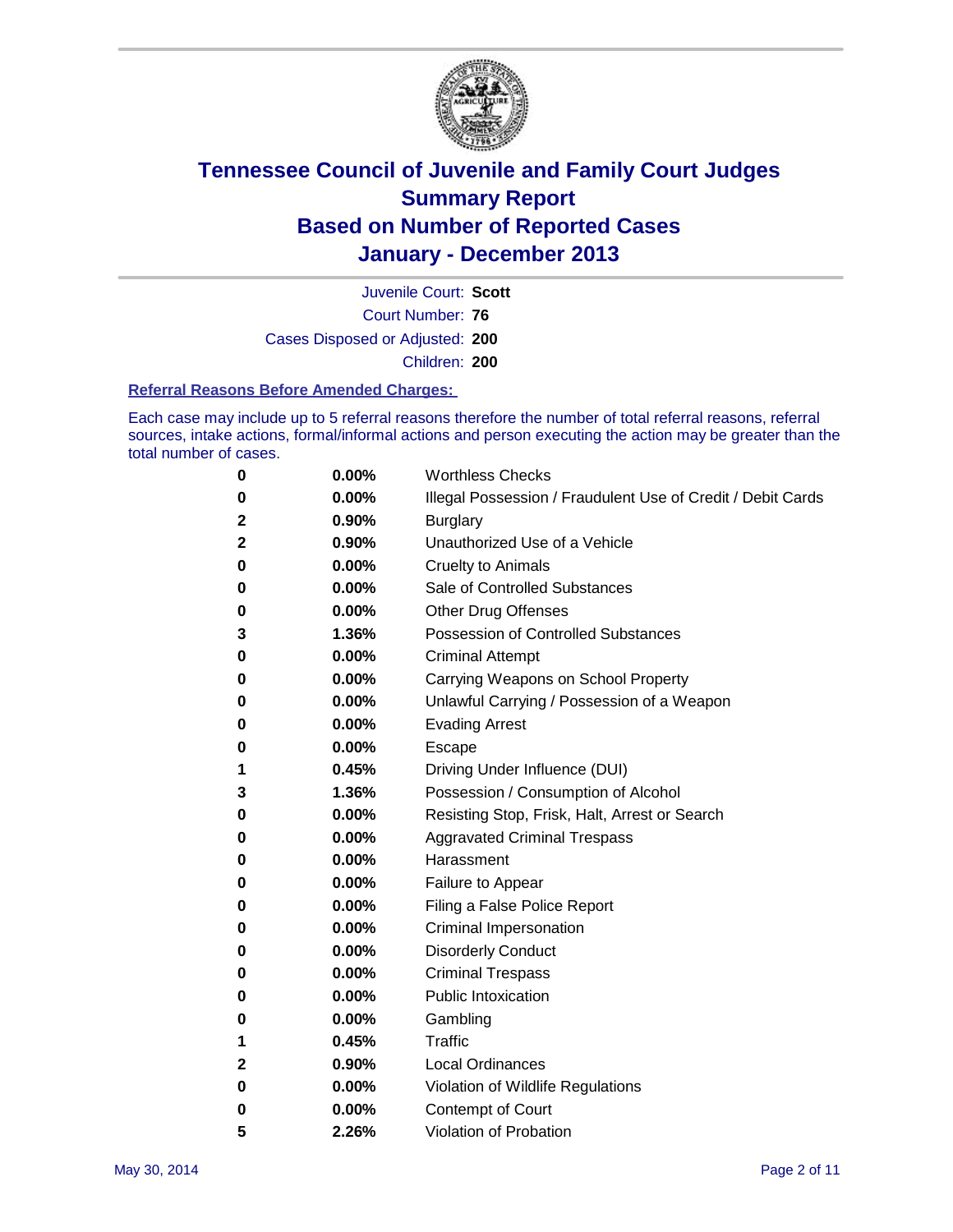

Court Number: **76** Juvenile Court: **Scott** Cases Disposed or Adjusted: **200** Children: **200**

#### **Referral Reasons Before Amended Charges:**

Each case may include up to 5 referral reasons therefore the number of total referral reasons, referral sources, intake actions, formal/informal actions and person executing the action may be greater than the total number of cases.

| 0   | $0.00\%$ | <b>Violation of Aftercare</b>          |
|-----|----------|----------------------------------------|
| 121 | 54.75%   | Unruly Behavior                        |
| 37  | 16.74%   | Truancy                                |
| 6   | 2.71%    | In-State Runaway                       |
| 0   | 0.00%    | Out-of-State Runaway                   |
| 2   | 0.90%    | Possession of Tobacco Products         |
| 0   | 0.00%    | Violation of a Valid Court Order       |
| 0   | 0.00%    | <b>Violation of Curfew</b>             |
| 0   | $0.00\%$ | Sexually Abused Child                  |
| 0   | 0.00%    | <b>Physically Abused Child</b>         |
| 0   | 0.00%    | Dependency / Neglect                   |
| 0   | $0.00\%$ | <b>Termination of Parental Rights</b>  |
| 0   | 0.00%    | <b>Violation of Pretrial Diversion</b> |
| 0   | 0.00%    | Violation of Informal Adjustment       |
| 0   | $0.00\%$ | <b>Judicial Review</b>                 |
| 0   | 0.00%    | <b>Administrative Review</b>           |
| 0   | 0.00%    | <b>Foster Care Review</b>              |
| 0   | 0.00%    | Custody                                |
| 0   | 0.00%    | Visitation                             |
| 0   | 0.00%    | Paternity / Legitimation               |
| 0   | 0.00%    | Child Support                          |
| 0   | 0.00%    | <b>Request for Medical Treatment</b>   |
| 0   | 0.00%    | <b>Consent to Marry</b>                |
| 0   | $0.00\%$ | Other                                  |
| 221 | 100.00%  | <b>Total Referrals</b>                 |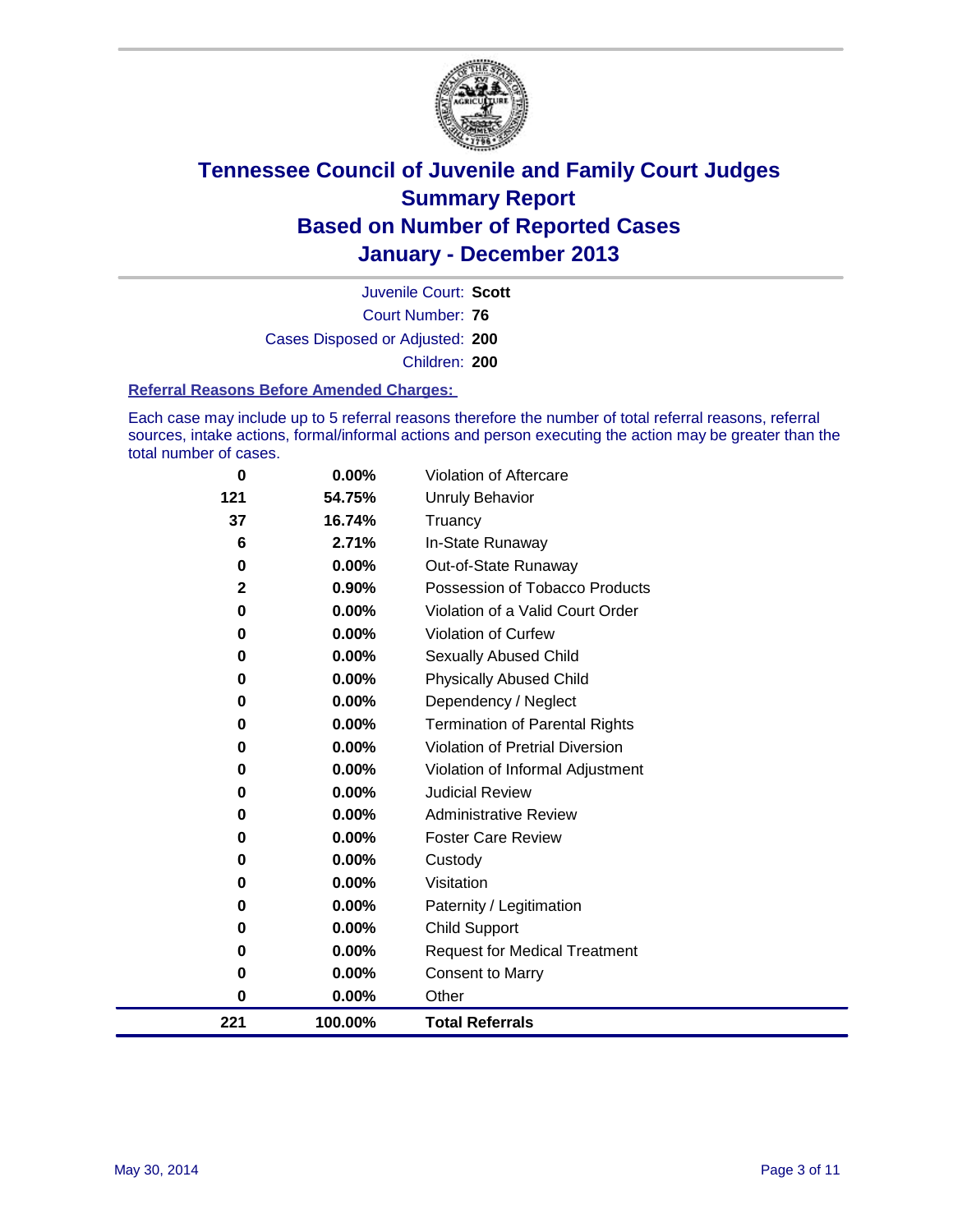

|                            | Juvenile Court: Scott           |                                   |  |  |  |
|----------------------------|---------------------------------|-----------------------------------|--|--|--|
|                            |                                 | <b>Court Number: 76</b>           |  |  |  |
|                            | Cases Disposed or Adjusted: 200 |                                   |  |  |  |
|                            |                                 | Children: 200                     |  |  |  |
| <b>Referral Sources: 1</b> |                                 |                                   |  |  |  |
| 62                         | 28.05%                          | Law Enforcement                   |  |  |  |
| 86                         | 38.91%                          | Parents                           |  |  |  |
| 0                          | 0.00%                           | Relatives                         |  |  |  |
| 0                          | 0.00%                           | Self                              |  |  |  |
| 73                         | 33.03%                          | School                            |  |  |  |
| 0                          | 0.00%                           | <b>CSA</b>                        |  |  |  |
| 0                          | 0.00%                           | <b>DCS</b>                        |  |  |  |
| 0                          | 0.00%                           | <b>Other State Department</b>     |  |  |  |
| 0                          | 0.00%                           | <b>District Attorney's Office</b> |  |  |  |
| 0                          | 0.00%                           | <b>Court Staff</b>                |  |  |  |
| 0                          | 0.00%                           | Social Agency                     |  |  |  |
| 0                          | 0.00%                           | <b>Other Court</b>                |  |  |  |
| 0                          | 0.00%                           | Victim                            |  |  |  |
| 0                          | 0.00%                           | Child & Parent                    |  |  |  |
| 0                          | 0.00%                           | Hospital                          |  |  |  |
| 0                          | 0.00%                           | Unknown                           |  |  |  |
| 0                          | 0.00%                           | Other                             |  |  |  |
| 221                        | 100.00%                         | <b>Total Referral Sources</b>     |  |  |  |

### **Age of Child at Referral: 2**

| 0<br>0 | 0.00%<br>$0.00\%$ | Ages 19 and Over<br><b>Unknown</b> |  |
|--------|-------------------|------------------------------------|--|
|        |                   |                                    |  |
|        |                   |                                    |  |
|        |                   | Ages 17 through 18                 |  |
| 93     | 46.50%            | Ages 15 through 16                 |  |
| 32     | 16.00%            | Ages 13 through 14                 |  |
| 19     | 9.50%             | Ages 11 through 12                 |  |
| 5      | 2.50%             | Ages 10 and Under                  |  |
|        | 51                | 25.50%                             |  |

<sup>1</sup> If different than number of Referral Reasons (221), verify accuracy of your court's data.

<sup>2</sup> One child could be counted in multiple categories, verify accuracy of your court's data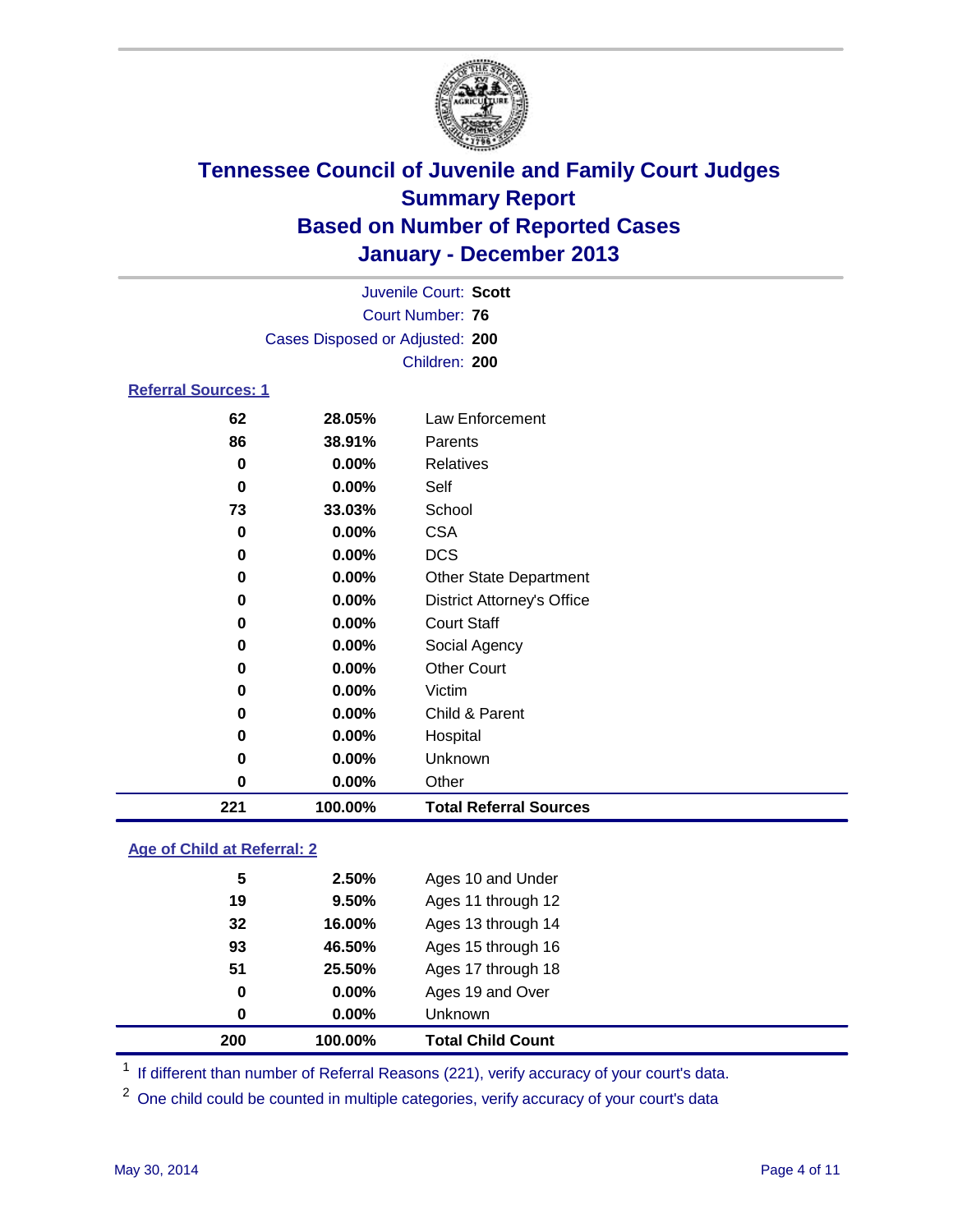

| Juvenile Court: Scott                   |         |                          |  |  |
|-----------------------------------------|---------|--------------------------|--|--|
|                                         |         | Court Number: 76         |  |  |
| Cases Disposed or Adjusted: 200         |         |                          |  |  |
|                                         |         | Children: 200            |  |  |
| Sex of Child: 1                         |         |                          |  |  |
| 124                                     | 62.00%  | Male                     |  |  |
| 76                                      | 38.00%  | Female                   |  |  |
| $\bf{0}$                                | 0.00%   | Unknown                  |  |  |
| 200                                     | 100.00% | <b>Total Child Count</b> |  |  |
| Race of Child: 1                        |         |                          |  |  |
| 198                                     | 99.00%  | White                    |  |  |
| $\overline{\mathbf{2}}$                 | 1.00%   | African American         |  |  |
| $\mathbf 0$                             | 0.00%   | Native American          |  |  |
| 0                                       | 0.00%   | Asian                    |  |  |
| 0                                       | 0.00%   | Mixed                    |  |  |
| $\mathbf 0$                             | 0.00%   | Unknown                  |  |  |
| 200                                     | 100.00% | <b>Total Child Count</b> |  |  |
| <b>Hispanic Origin: 1</b>               |         |                          |  |  |
| $\mathbf{3}$                            | 1.50%   | Yes                      |  |  |
| 197                                     | 98.50%  | No                       |  |  |
| $\bf{0}$                                | 0.00%   | Unknown                  |  |  |
| 200                                     | 100.00% | <b>Total Child Count</b> |  |  |
| <b>School Enrollment of Children: 1</b> |         |                          |  |  |
| 194                                     | 97.00%  | Yes                      |  |  |
| 6                                       | 3.00%   | <b>No</b>                |  |  |
| $\bf{0}$                                | 0.00%   | Unknown                  |  |  |
| 200                                     | 100.00% | <b>Total Child Count</b> |  |  |

One child could be counted in multiple categories, verify accuracy of your court's data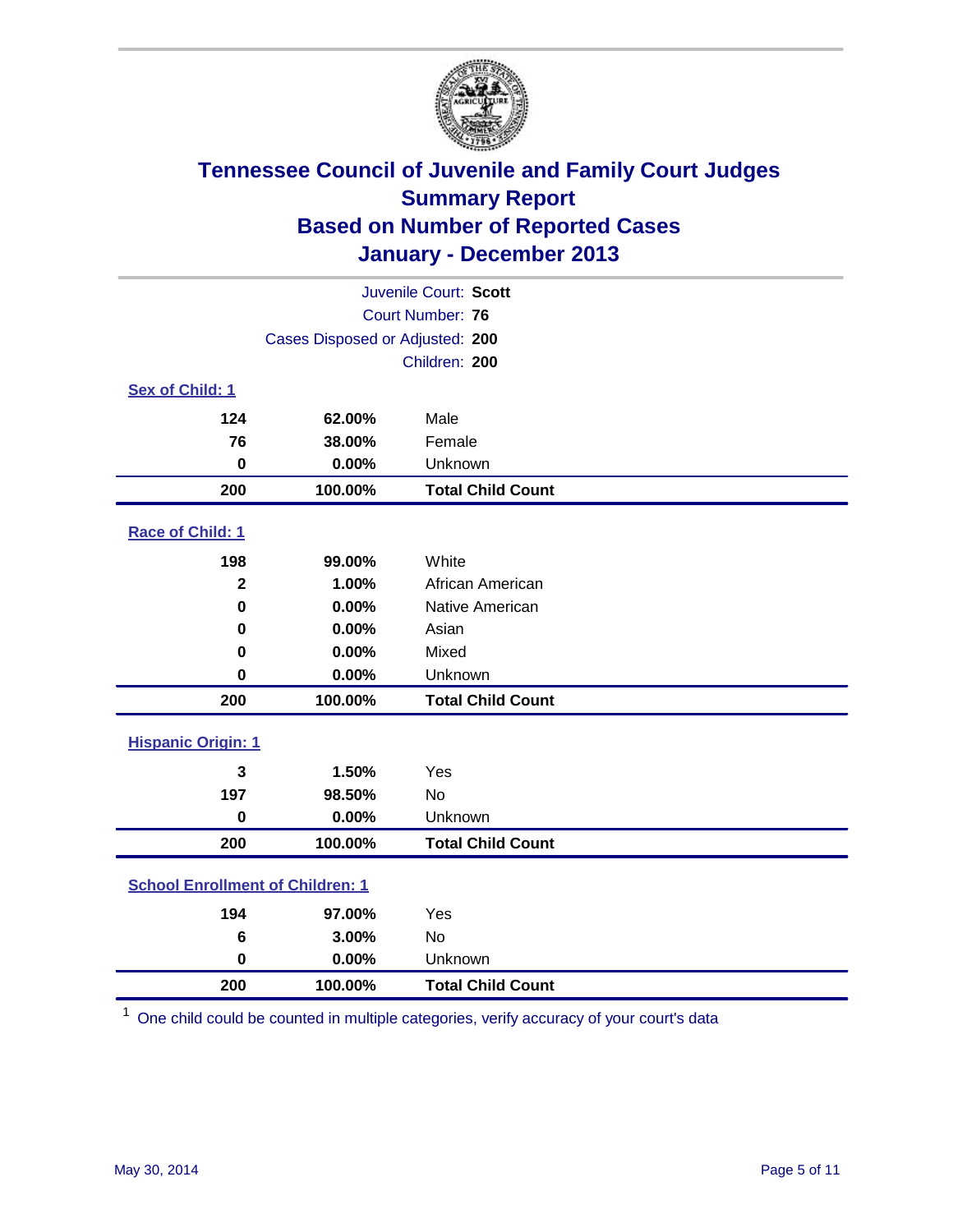

Court Number: **76** Juvenile Court: **Scott** Cases Disposed or Adjusted: **200** Children: **200**

### **Living Arrangement of Child at Time of Referral: 1**

| 200 | 100.00%  | <b>Total Child Count</b>     |
|-----|----------|------------------------------|
| 0   | 0.00%    | Other                        |
| 0   | $0.00\%$ | Unknown                      |
| 0   | $0.00\%$ | Independent                  |
| 0   | 0.00%    | In an Institution            |
| 0   | $0.00\%$ | In a Residential Center      |
| 0   | $0.00\%$ | In a Group Home              |
| 0   | $0.00\%$ | With Foster Family           |
| 0   | 0.00%    | <b>With Adoptive Parents</b> |
| 1   | 0.50%    | <b>With Relatives</b>        |
| 14  | 7.00%    | With Father                  |
| 29  | 14.50%   | With Mother                  |
| 48  | 24.00%   | With Mother and Stepfather   |
| 30  | 15.00%   | With Father and Stepmother   |
| 78  | 39.00%   | With Both Biological Parents |
|     |          |                              |

### **Type of Detention: 2**

| 200 | 100.00%  | <b>Total Detention Count</b> |  |
|-----|----------|------------------------------|--|
| 0   | 0.00%    | Other                        |  |
| 0   | $0.00\%$ | Does Not Apply               |  |
| 0   | $0.00\%$ | <b>Unknown</b>               |  |
| 0   | $0.00\%$ | <b>Psychiatric Hospital</b>  |  |
| 0   | 0.00%    | Jail - No Separation         |  |
| 0   | $0.00\%$ | Jail - Partial Separation    |  |
| 0   | $0.00\%$ | Jail - Complete Separation   |  |
| 0   | $0.00\%$ | Juvenile Detention Facility  |  |
| 200 | 100.00%  | Non-Secure Placement         |  |
|     |          |                              |  |

<sup>1</sup> One child could be counted in multiple categories, verify accuracy of your court's data

<sup>2</sup> If different than number of Cases (200) verify accuracy of your court's data.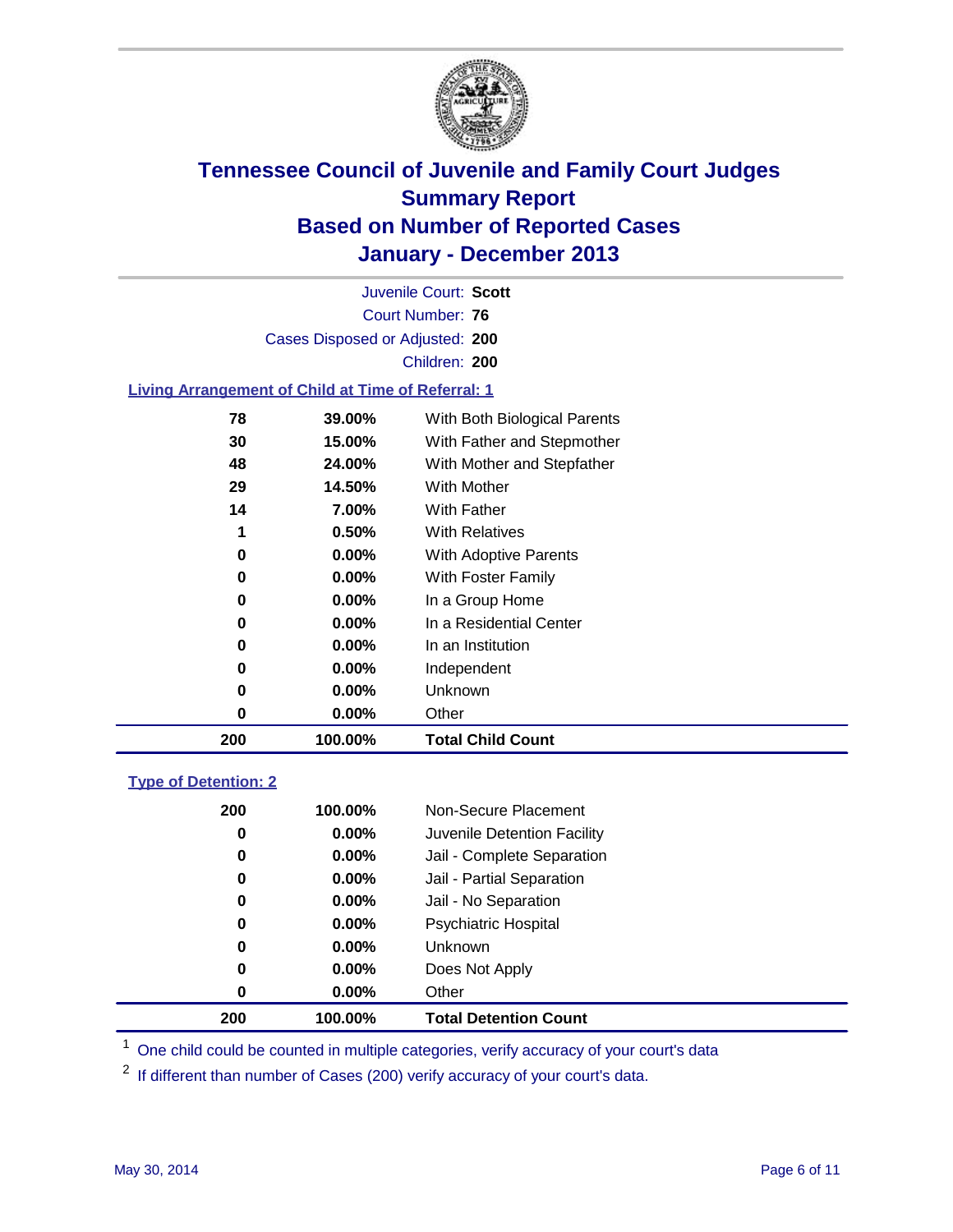

|                                                    | Juvenile Court: Scott                |                                     |  |  |  |  |
|----------------------------------------------------|--------------------------------------|-------------------------------------|--|--|--|--|
|                                                    | Court Number: 76                     |                                     |  |  |  |  |
|                                                    | Cases Disposed or Adjusted: 200      |                                     |  |  |  |  |
| Children: 200                                      |                                      |                                     |  |  |  |  |
| <b>Placement After Secure Detention Hearing: 1</b> |                                      |                                     |  |  |  |  |
| 200                                                | Returned to Prior Living Arrangement |                                     |  |  |  |  |
| 0                                                  | 0.00%                                | Juvenile Detention Facility         |  |  |  |  |
| 0                                                  | 0.00%                                | Jail                                |  |  |  |  |
| 0.00%<br>0                                         |                                      | Shelter / Group Home                |  |  |  |  |
| $\bf{0}$                                           | 0.00%                                | <b>Foster Family Home</b>           |  |  |  |  |
| 0                                                  | 0.00%                                | <b>Psychiatric Hospital</b>         |  |  |  |  |
| 0                                                  | 0.00%                                | Unknown                             |  |  |  |  |
| 0                                                  | 0.00%                                | Does Not Apply                      |  |  |  |  |
| 0                                                  | 0.00%                                | Other                               |  |  |  |  |
| 200                                                | 100.00%                              | <b>Total Placement Count</b>        |  |  |  |  |
|                                                    |                                      |                                     |  |  |  |  |
| <b>Intake Actions: 2</b>                           |                                      |                                     |  |  |  |  |
| 221                                                | 100.00%                              | <b>Petition Filed</b>               |  |  |  |  |
| 0                                                  | 0.00%                                | <b>Motion Filed</b>                 |  |  |  |  |
| 0                                                  | 0.00%                                | <b>Citation Processed</b>           |  |  |  |  |
| 0                                                  | 0.00%                                | Notification of Paternity Processed |  |  |  |  |
| 0                                                  | 0.00%                                | Scheduling of Judicial Review       |  |  |  |  |
| 0                                                  | 0.00%                                | Scheduling of Administrative Review |  |  |  |  |
| 0                                                  | 0.00%                                | Scheduling of Foster Care Review    |  |  |  |  |
| 0                                                  | 0.00%                                | Unknown                             |  |  |  |  |
| 0                                                  | 0.00%                                | Does Not Apply                      |  |  |  |  |
| 0                                                  | 0.00%                                | Other                               |  |  |  |  |
| 221                                                | 100.00%                              | <b>Total Intake Count</b>           |  |  |  |  |

<sup>1</sup> If different than number of Cases (200) verify accuracy of your court's data.

<sup>2</sup> If different than number of Referral Reasons (221), verify accuracy of your court's data.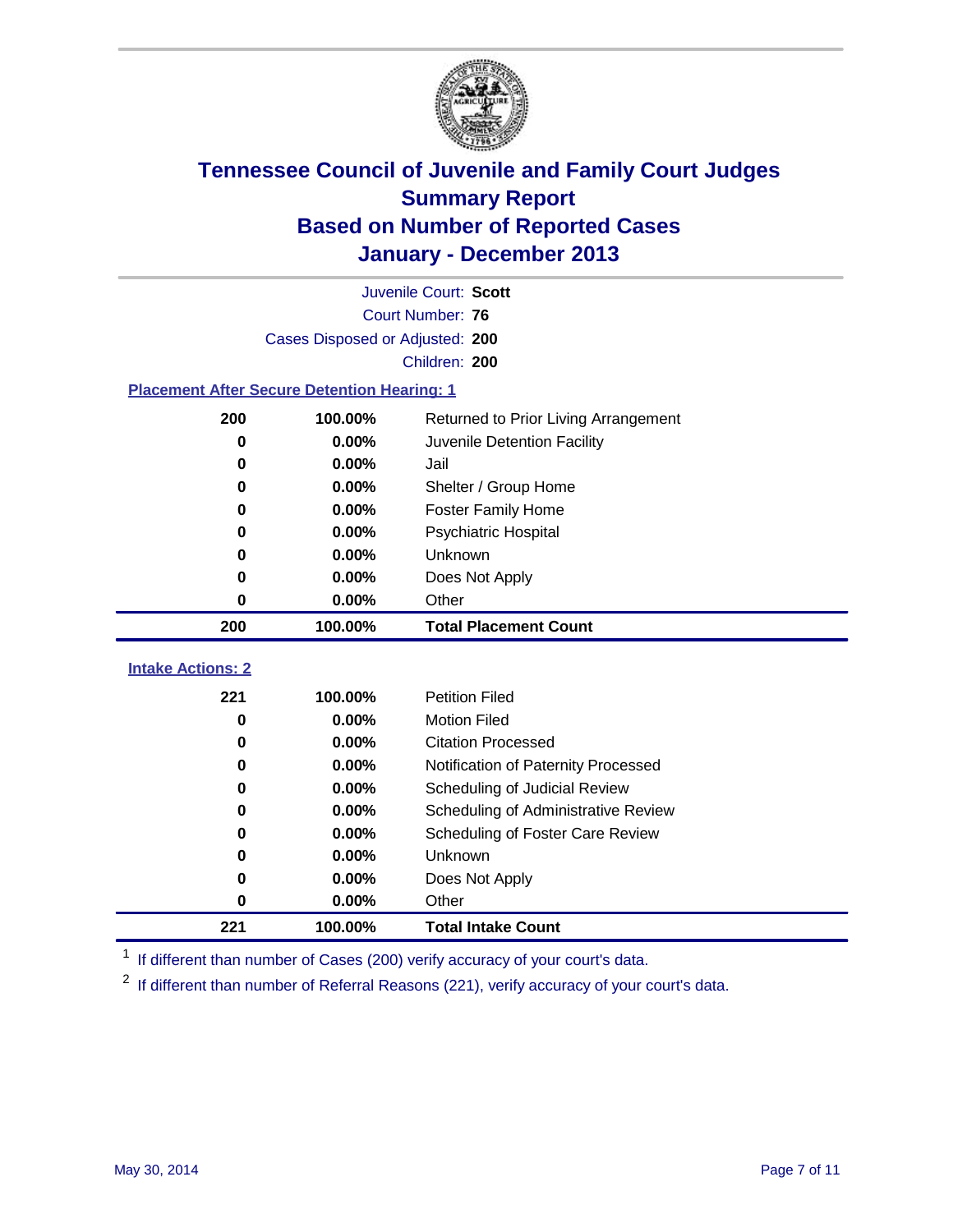

Court Number: **76** Juvenile Court: **Scott** Cases Disposed or Adjusted: **200** Children: **200**

#### **Last Grade Completed by Child: 1**

| $\mathbf 0$ | 0.00%   | Too Young for School     |
|-------------|---------|--------------------------|
| 0           | 0.00%   | Preschool                |
| 0           | 0.00%   | Kindergarten             |
| $\bf{0}$    | 0.00%   | 1st Grade                |
| $\bf{0}$    | 0.00%   | 2nd Grade                |
| $\bf{0}$    | 0.00%   | 3rd Grade                |
| 4           | 2.00%   | 4th Grade                |
| 6           | 3.00%   | 5th Grade                |
| 10          | 5.00%   | 6th Grade                |
| 11          | 5.50%   | 7th Grade                |
| 11          | 5.50%   | 8th Grade                |
| 43          | 21.50%  | 9th Grade                |
| 55          | 27.50%  | 10th Grade               |
| 59          | 29.50%  | 11th Grade               |
| 1           | 0.50%   | 12th Grade               |
| $\bf{0}$    | 0.00%   | Non-Graded Special Ed    |
| 0           | 0.00%   | <b>GED</b>               |
| 0           | 0.00%   | Graduated                |
| $\bf{0}$    | 0.00%   | Never Attended School    |
| 0           | 0.00%   | Unknown                  |
| $\bf{0}$    | 0.00%   | Other                    |
| 200         | 100.00% | <b>Total Child Count</b> |

| <b>Enrolled in Special Education: 1</b> |
|-----------------------------------------|
|-----------------------------------------|

| 200 | 100.00%  | <b>Total Child Count</b> |
|-----|----------|--------------------------|
| 0   | $0.00\%$ | Unknown                  |
| 200 | 100.00%  | No                       |
| 0   | $0.00\%$ | Yes                      |

One child could be counted in multiple categories, verify accuracy of your court's data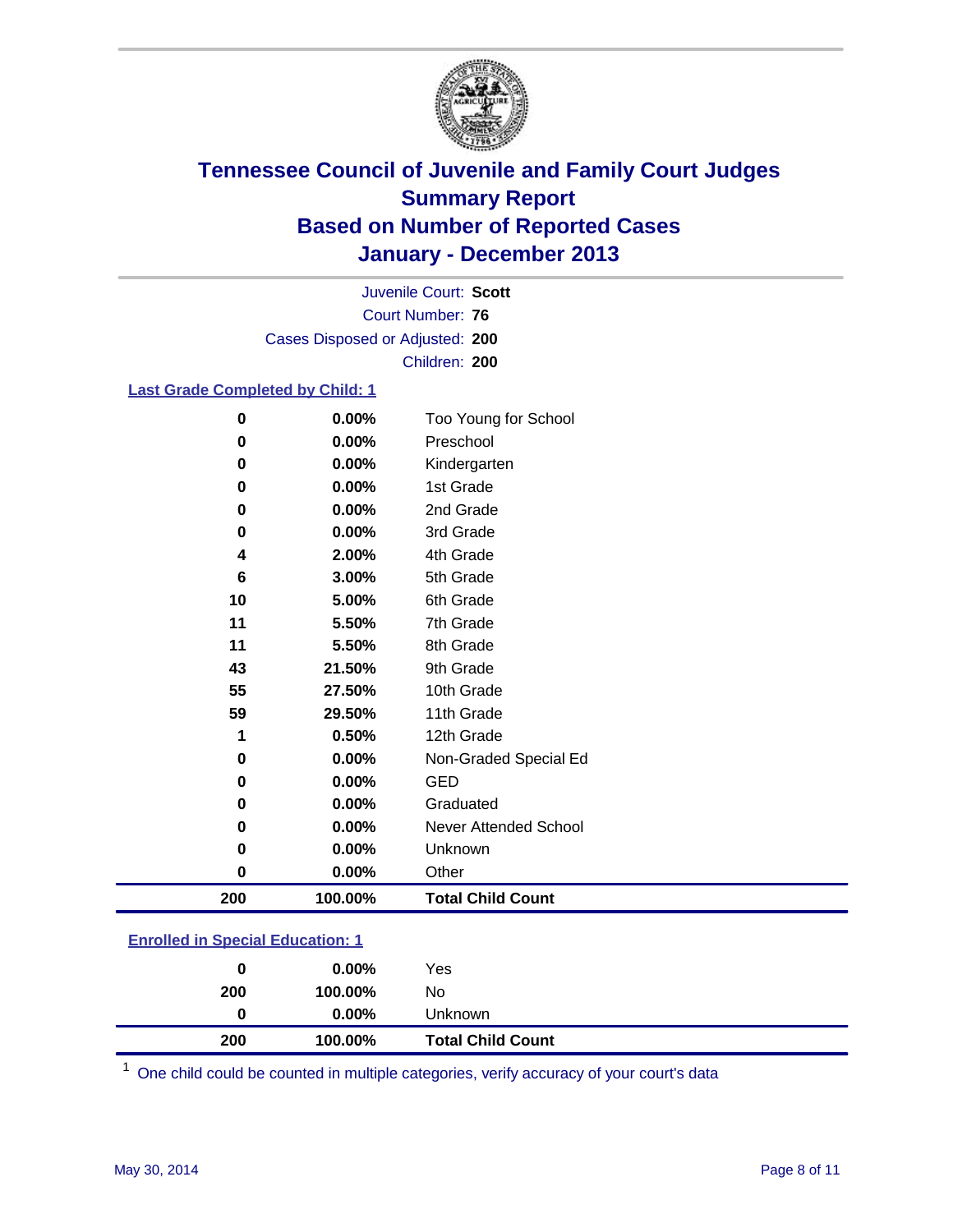

|                              |                                 | Juvenile Court: Scott     |
|------------------------------|---------------------------------|---------------------------|
|                              |                                 | Court Number: 76          |
|                              | Cases Disposed or Adjusted: 200 |                           |
|                              |                                 | Children: 200             |
| <b>Action Executed By: 1</b> |                                 |                           |
| 221                          | 100.00%                         | Judge                     |
| 0                            | $0.00\%$                        | Magistrate                |
| 0                            | $0.00\%$                        | <b>YSO</b>                |
| 0                            | $0.00\%$                        | Other                     |
| 0                            | $0.00\%$                        | Unknown                   |
| 221                          | 100.00%                         | <b>Total Action Count</b> |

### **Formal / Informal Actions: 1**

| 0   | $0.00\%$ | <b>Dismissed</b>                                 |
|-----|----------|--------------------------------------------------|
| 0   | $0.00\%$ | Retired / Nolle Prosequi                         |
| 90  | 40.72%   | <b>Complaint Substantiated Delinquent</b>        |
| 0   | $0.00\%$ | <b>Complaint Substantiated Status Offender</b>   |
| 0   | 0.00%    | <b>Complaint Substantiated Dependent/Neglect</b> |
| 0   | $0.00\%$ | <b>Complaint Substantiated Abused</b>            |
| 0   | $0.00\%$ | <b>Complaint Substantiated Mentally III</b>      |
| 0   | $0.00\%$ | Informal Adjustment                              |
| 0   | $0.00\%$ | <b>Pretrial Diversion</b>                        |
|     | 0.45%    | <b>Transfer to Adult Court Hearing</b>           |
| 0   | $0.00\%$ | Charges Cleared by Transfer to Adult Court       |
| 0   | $0.00\%$ | Special Proceeding                               |
| 0   | $0.00\%$ | <b>Review Concluded</b>                          |
| 130 | 58.82%   | Case Held Open                                   |
| 0   | $0.00\%$ | Other                                            |
| 0   | $0.00\%$ | Unknown                                          |
| 221 | 100.00%  | <b>Total Action Count</b>                        |

<sup>1</sup> If different than number of Referral Reasons (221), verify accuracy of your court's data.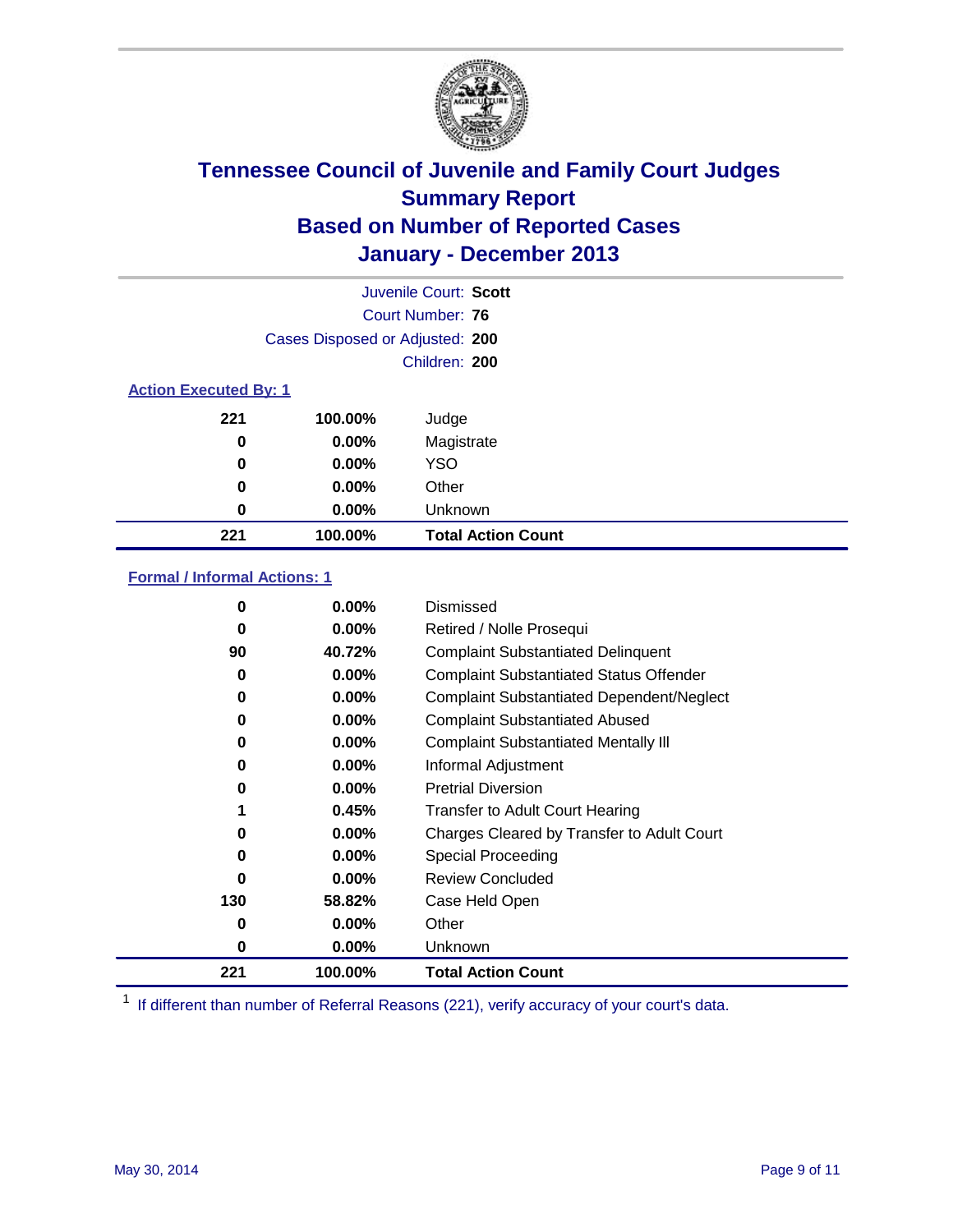

|                       |                                 | Juvenile Court: Scott                                 |
|-----------------------|---------------------------------|-------------------------------------------------------|
|                       |                                 | <b>Court Number: 76</b>                               |
|                       | Cases Disposed or Adjusted: 200 |                                                       |
|                       |                                 | Children: 200                                         |
| <b>Case Outcomes:</b> |                                 | There can be multiple outcomes for one child or case. |
| 0                     | 0.00%                           | Case Dismissed                                        |
| 0                     | 0.00%                           | Case Retired or Nolle Prosequi                        |
| 0                     | 0.00%                           | Warned / Counseled                                    |
| 113                   | 55.94%                          | Held Open For Review                                  |
| 0                     | 0.00%                           | Supervision / Probation to Juvenile Court             |
| 0                     | 0.00%                           | <b>Probation to Parents</b>                           |
| 0                     | 0.00%                           | Referral to Another Entity for Supervision / Service  |
| 0                     | 0.00%                           | Referred for Mental Health Counseling                 |
| 0                     | 0.00%                           | Referred for Alcohol and Drug Counseling              |
| 81                    | 40.10%                          | <b>Referred to Alternative School</b>                 |
| 0                     | 0.00%                           | Referred to Private Child Agency                      |
| 0                     | 0.00%                           | Referred to Defensive Driving School                  |
| 0                     | 0.00%                           | Referred to Alcohol Safety School                     |
| 1                     | 0.50%                           | Referred to Juvenile Court Education-Based Program    |
| 0                     | 0.00%                           | Driver's License Held Informally                      |
| 0                     | 0.00%                           | <b>Voluntary Placement with DMHMR</b>                 |
| 0                     | 0.00%                           | <b>Private Mental Health Placement</b>                |
| 0                     | 0.00%                           | <b>Private MR Placement</b>                           |
| 0                     | 0.00%                           | Placement with City/County Agency/Facility            |
| 0                     | 0.00%                           | Placement with Relative / Other Individual            |
| 7                     | 3.47%                           | Fine                                                  |
| 0                     | 0.00%                           | <b>Public Service</b>                                 |
| 0                     | 0.00%                           | Restitution                                           |
| 0                     | 0.00%                           | <b>Runaway Returned</b>                               |
| 0                     | 0.00%                           | No Contact Order                                      |
| 0                     | 0.00%                           | Injunction Other than No Contact Order                |
| 0                     | 0.00%                           | <b>House Arrest</b>                                   |
| 0                     | 0.00%                           | <b>Court Defined Curfew</b>                           |
| 0                     | 0.00%                           | Dismissed from Informal Adjustment                    |
| 0                     | 0.00%                           | <b>Dismissed from Pretrial Diversion</b>              |
| 0                     | 0.00%                           | Released from Probation                               |
| 0                     | 0.00%                           | <b>Transferred to Adult Court</b>                     |
| 0                     | $0.00\%$                        | <b>DMHMR Involuntary Commitment</b>                   |